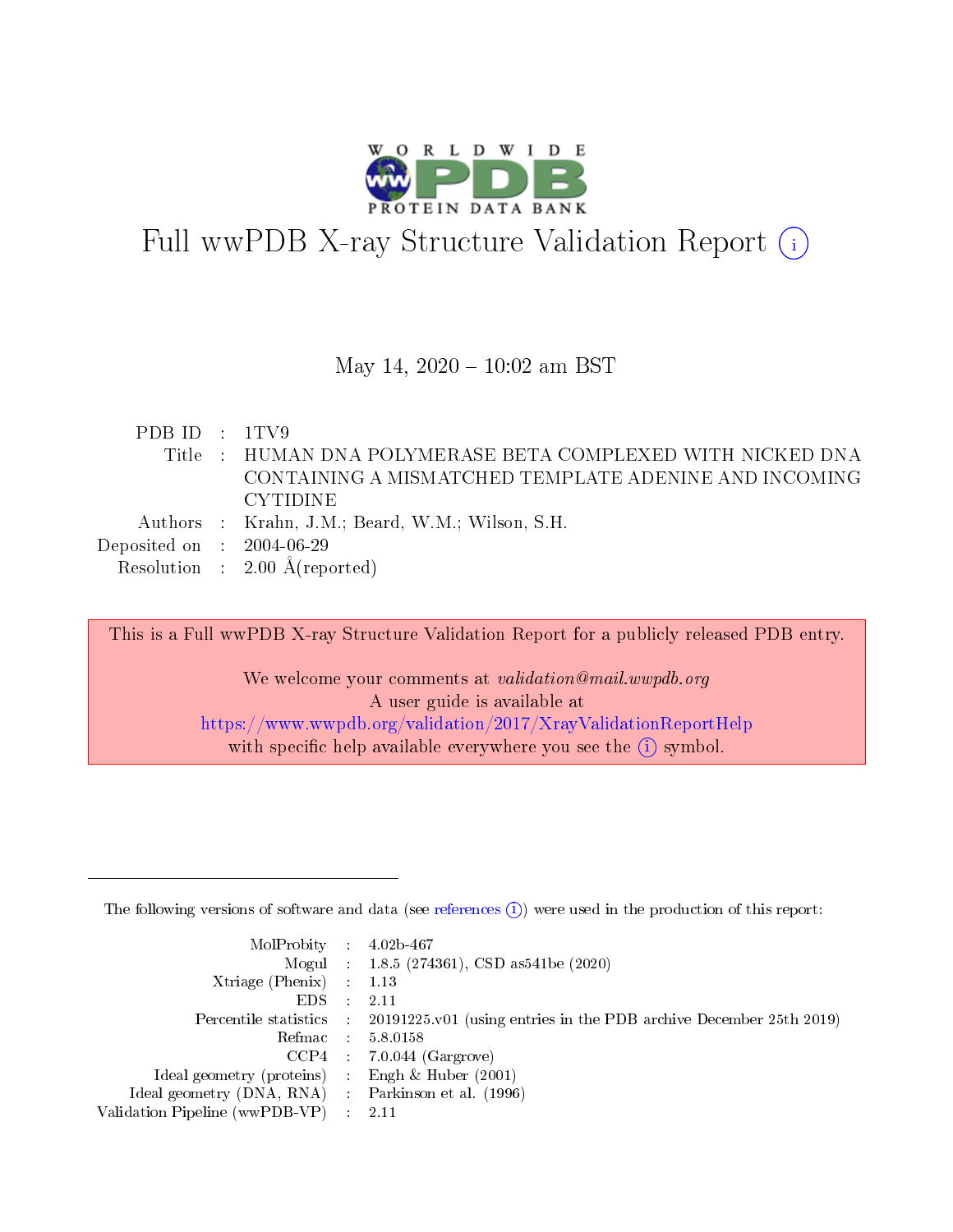# 1 [O](https://www.wwpdb.org/validation/2017/XrayValidationReportHelp#overall_quality)verall quality at a glance  $(i)$

The following experimental techniques were used to determine the structure: X-RAY DIFFRACTION

The reported resolution of this entry is 2.00 Å.

Percentile scores (ranging between 0-100) for global validation metrics of the entry are shown in the following graphic. The table shows the number of entries on which the scores are based.



| Metric                | Whole archive<br>$(\#\text{Entries})$ | Similar resolution<br>$(\#\text{Entries},\,\text{resolution}\,\,\text{range}(\textup{\AA}))$ |
|-----------------------|---------------------------------------|----------------------------------------------------------------------------------------------|
| $R_{free}$            | 130704                                | 8085 (2.00-2.00)                                                                             |
| Clashscore            | 141614                                | $9178(2.00-2.00)$                                                                            |
| Ramachandran outliers | 138981                                | $9054(2.00-2.00)$                                                                            |
| Sidechain outliers    | 138945                                | $9053(2.00-2.00)$                                                                            |
| RSRZ outliers         | 127900                                | $7900(2.00-2.00)$                                                                            |

The table below summarises the geometric issues observed across the polymeric chains and their fit to the electron density. The red, orange, yellow and green segments on the lower bar indicate the fraction of residues that contain outliers for  $>=3, 2, 1$  and 0 types of geometric quality criteria respectively. A grey segment represents the fraction of residues that are not modelled. The numeric value for each fraction is indicated below the corresponding segment, with a dot representing fractions  $\epsilon=5\%$  The upper red bar (where present) indicates the fraction of residues that have poor fit to the electron density. The numeric value is given above the bar.

| Mol       | Chain | $\vert$ Length   | Quality of chain |                  |
|-----------|-------|------------------|------------------|------------------|
|           | m     | 16               | 88%              | 13%              |
| ച         | D     | 11               | 55%<br>36%       | 9%               |
| റ<br>-e J | D     | $\tilde{}$<br>b. | 80%              | 20%              |
|           |       | 335              | 3%<br>87%        | 11%<br>$\bullet$ |

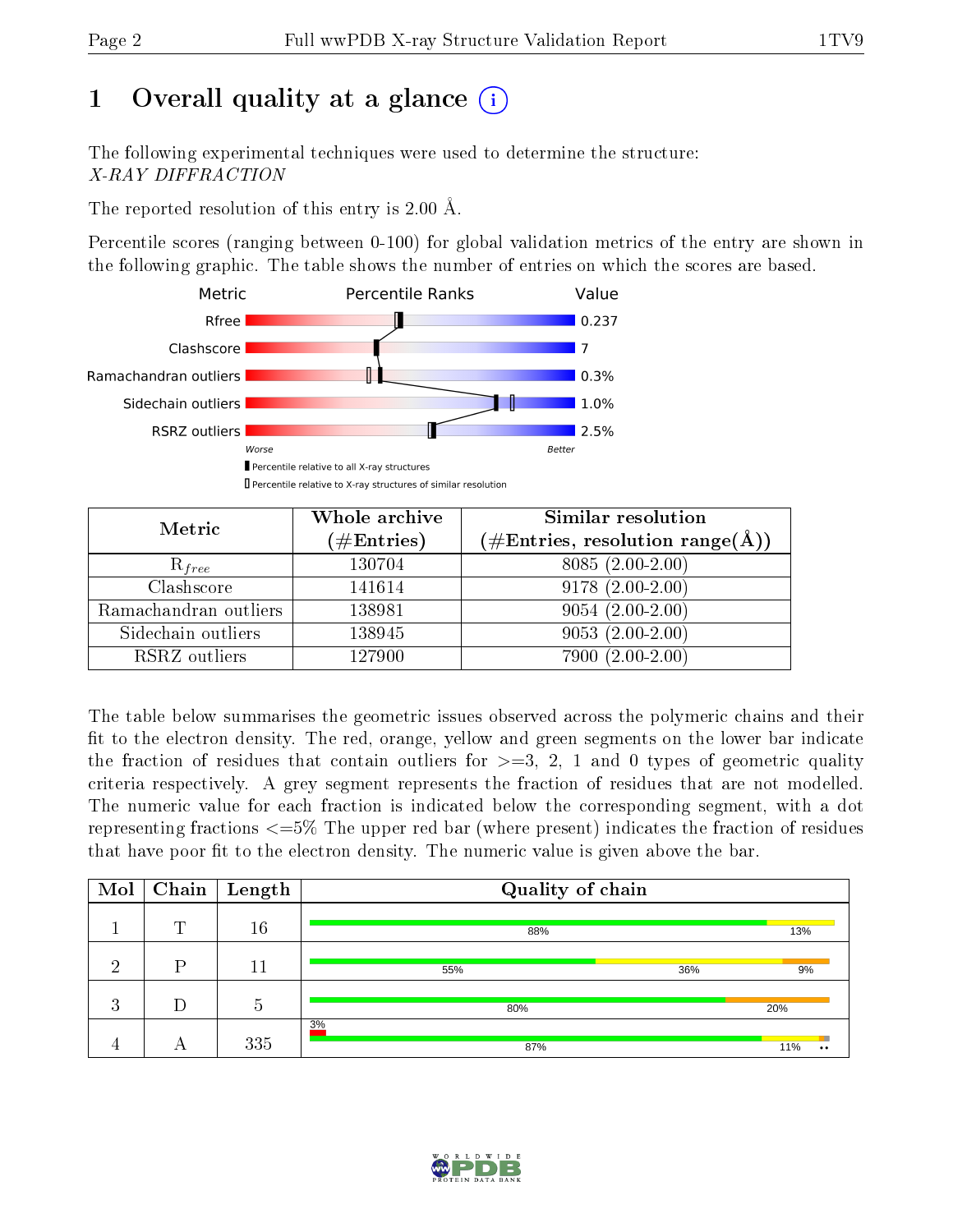# 2 Entry composition  $\left( \cdot \right)$

There are 8 unique types of molecules in this entry. The entry contains 4152 atoms, of which 0 are hydrogens and 0 are deuteriums.

In the tables below, the ZeroOcc column contains the number of atoms modelled with zero occupancy, the AltConf column contains the number of residues with at least one atom in alternate conformation and the Trace column contains the number of residues modelled with at most 2 atoms.

 Molecule 1 is a DNA chain called 5'-D(\*CP\*CP\*GP\*AP\*CP\*AP\*GP\*CP\*GP\*CP\*AP\*T  $P^*CP^*AP^*GP^*C$ -3'.

| Mol | $Chain   Residues$ | $\rm{Atoms}$            |        |        | $\text{ZeroOcc} \mid \text{AltConf} \mid \text{Trace} \mid$ |  |  |  |
|-----|--------------------|-------------------------|--------|--------|-------------------------------------------------------------|--|--|--|
|     | $16\,$             | $\mathrm{Total}$<br>322 | $\sim$ | 153 63 | -91                                                         |  |  |  |

• Molecule 2 is a DNA chain called  $5'-D$ (\* $GP*CP*TP*GP*AP*TP*GP*CP*CP*CP*CP*C$ )-3'.

| Mol | Chain   Residues | Atoms        |                         |            | ZeroOcc   AltConf   Trace |  |  |  |
|-----|------------------|--------------|-------------------------|------------|---------------------------|--|--|--|
|     |                  | Total<br>າາາ | $\mathbf{C}$<br>$106\,$ | - N<br>-41 | 65                        |  |  |  |

• Molecule 3 is a DNA chain called  $5^{\circ}$ -D(P\*GP\*TP\*CP\*GP\*G)-3'.

| Mol | $\mid$ Chain $\mid$ Residues | $\rm{Atoms}$ |                                                |    | $\text{ZeroOcc} \mid \text{AltConf} \mid \text{Trace}$ |  |  |  |
|-----|------------------------------|--------------|------------------------------------------------|----|--------------------------------------------------------|--|--|--|
|     |                              | Total<br>106 | $\mathcal{L}$ . The set of $\mathcal{L}$<br>49 | 20 |                                                        |  |  |  |

Molecule 4 is a protein called DNA polymerase beta.

| Mol | Chain | Residues | $\rm{Atoms}$      |      |     | ZeroOcc | $\mid$ AltConf $\mid$ Trace |  |  |  |
|-----|-------|----------|-------------------|------|-----|---------|-----------------------------|--|--|--|
|     |       | 331      | Total<br>$2703\,$ | .705 | 476 | 513     |                             |  |  |  |

• Molecule 5 is MAGNESIUM ION (three-letter code: MG) (formula: Mg).

|  | Mol   Chain   Residues | Atoms    | $ZeroOcc \   \$ AltConf |
|--|------------------------|----------|-------------------------|
|  |                        | Total Mg |                         |
|  |                        | Total Mg |                         |

Molecule 6 is SODIUM ION (three-letter code: NA) (formula: Na).

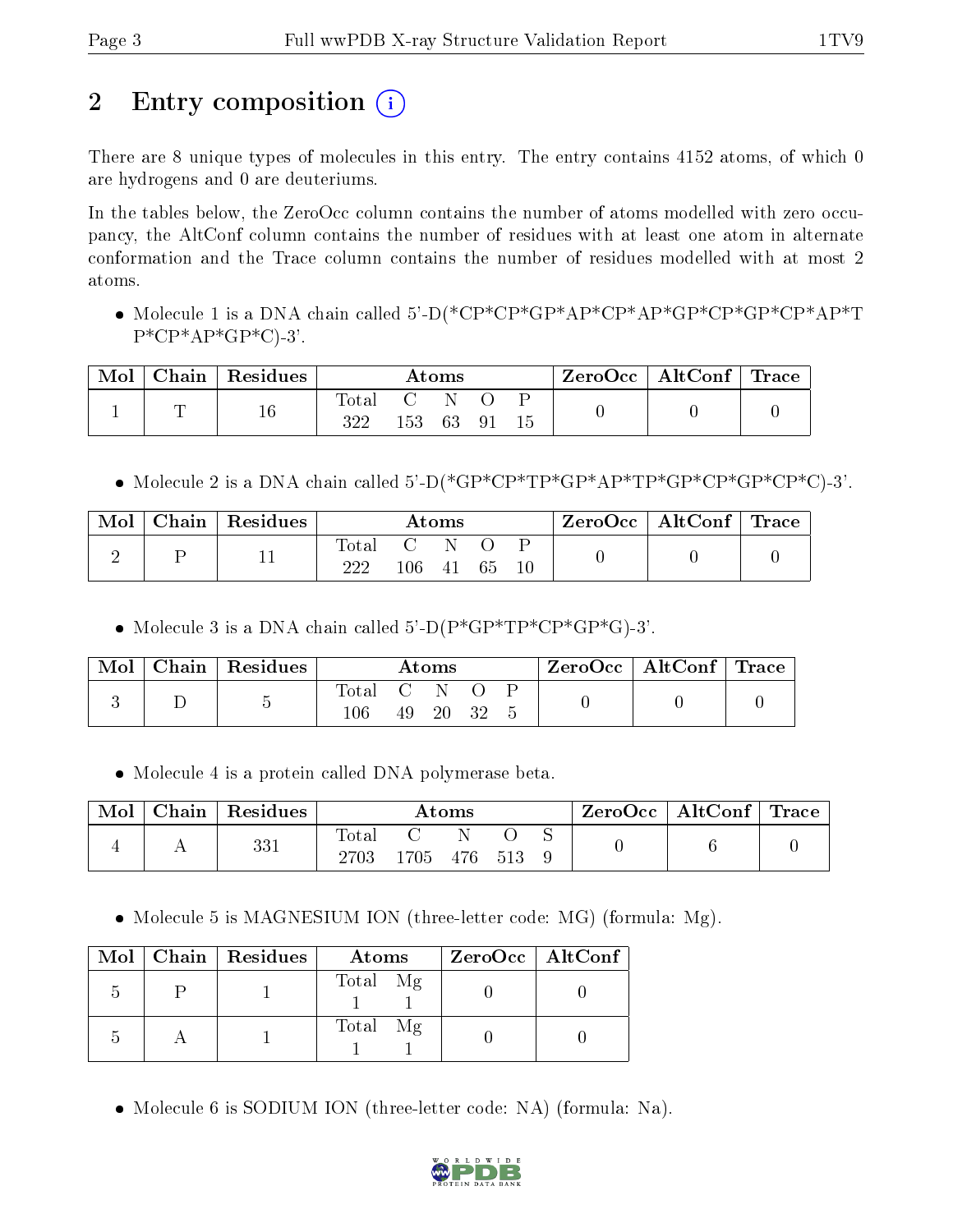|  | Mol   Chain   Residues | Atoms        | ZeroOcc   AltConf |  |
|--|------------------------|--------------|-------------------|--|
|  |                        | l'otal<br>Nа |                   |  |

 $\bullet$  Molecule 7 is PHOSPHATE ION (three-letter code: PO4) (formula:  $\mathrm{O_4P}) .$ 



|  | $Mol$   Chain   Residues | Atoms |  |  | $ZeroOcc$   AltConf |  |
|--|--------------------------|-------|--|--|---------------------|--|
|  |                          | Total |  |  |                     |  |

 $\bullet\,$  Molecule 8 is water.

| Mol |   | Chain   Residues | Atoms                                   | $ZeroOcc \   \$ AltConf |
|-----|---|------------------|-----------------------------------------|-------------------------|
| 8   | Τ | 111              | Total<br>$\left($<br>111<br>111         |                         |
|     | Р | 74               | Total<br>$\left($<br>74<br>74           |                         |
|     | D | 42               | Total<br>$\left($<br>42<br>42           |                         |
|     |   | 558              | Total<br>$\left( \right)$<br>563<br>563 | 5                       |

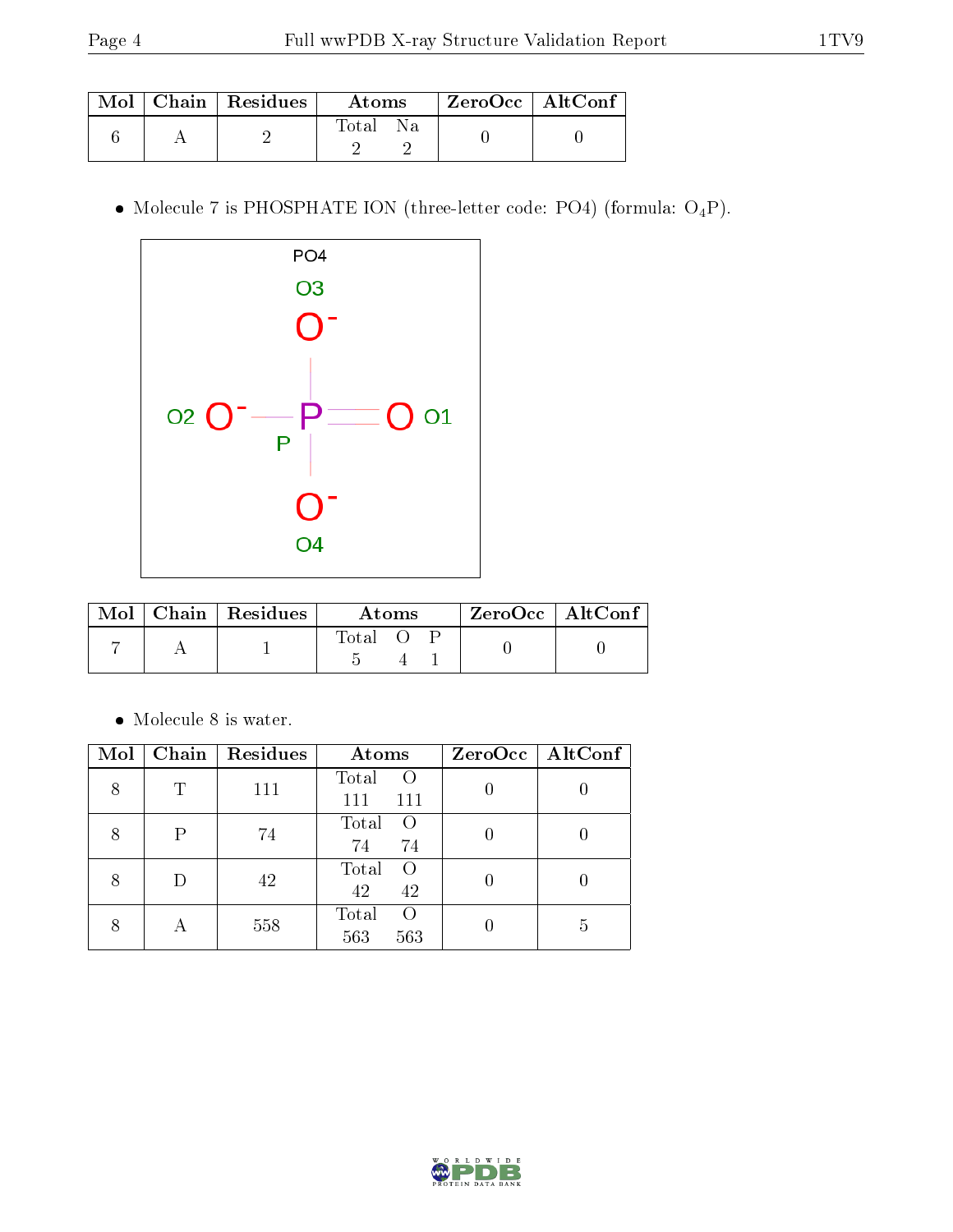## 3 Residue-property plots  $(i)$

These plots are drawn for all protein, RNA and DNA chains in the entry. The first graphic for a chain summarises the proportions of the various outlier classes displayed in the second graphic. The second graphic shows the sequence view annotated by issues in geometry and electron density. Residues are color-coded according to the number of geometric quality criteria for which they contain at least one outlier: green  $= 0$ , yellow  $= 1$ , orange  $= 2$  and red  $= 3$  or more. A red dot above a residue indicates a poor fit to the electron density (RSRZ  $> 2$ ). Stretches of 2 or more consecutive residues without any outlier are shown as a green connector. Residues present in the sample, but not in the model, are shown in grey.

• Molecule 1: 5'-D(\*CP\*CP\*GP\*AP\*CP\*AP\*GP\*CP\*GP\*CP\*AP\*TP\*CP\*AP\*GP\*C)-3'



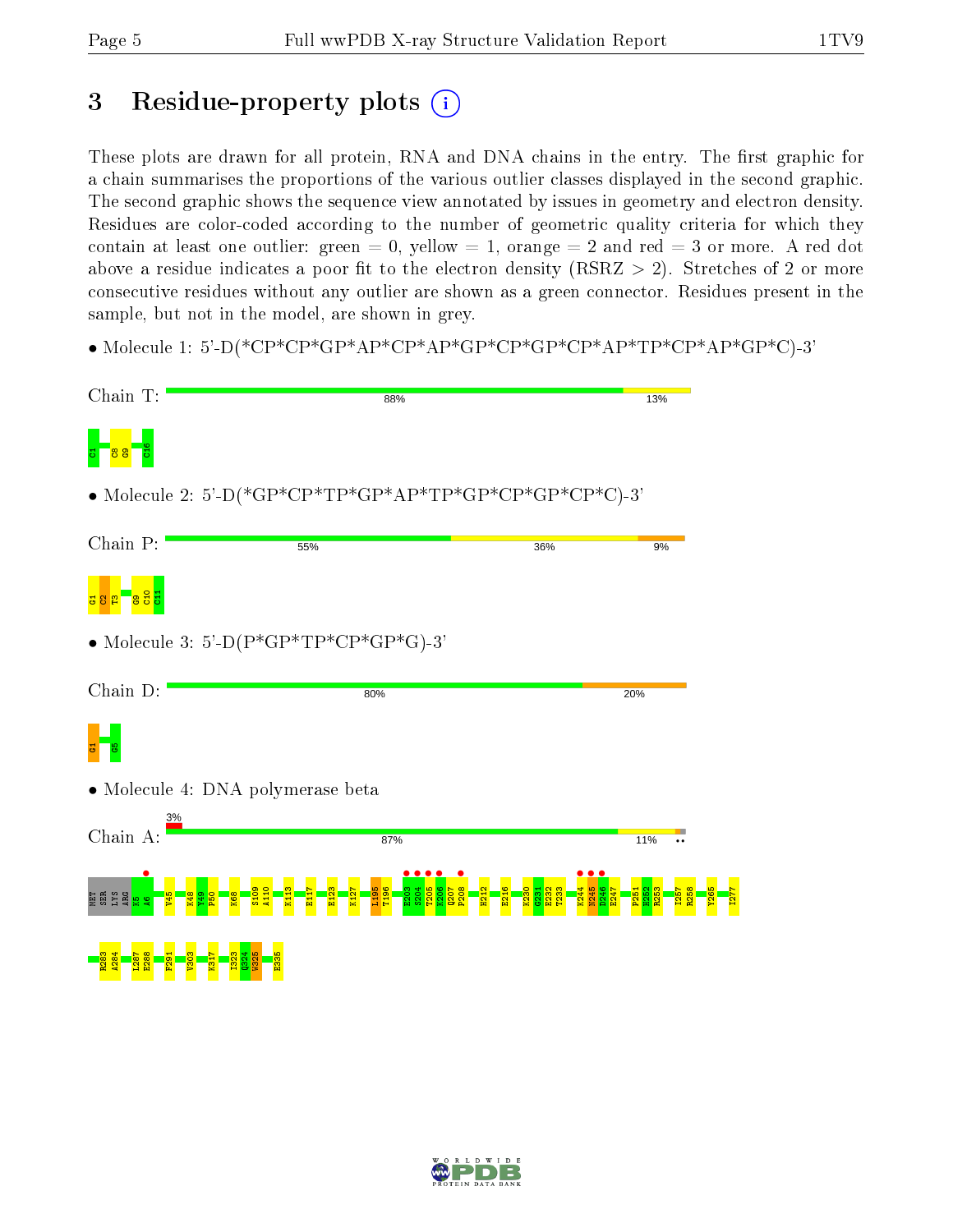# 4 Data and refinement statistics  $(i)$

| Property                                                             | <b>Value</b>                              | Source     |
|----------------------------------------------------------------------|-------------------------------------------|------------|
| Space group                                                          | P 1 21 1                                  | Depositor  |
| Cell constants                                                       | 79.65Å<br>54.67Å<br>$54.68\text{\AA}$     |            |
| a, b, c, $\alpha$ , $\beta$ , $\gamma$                               | $90.00^\circ$<br>106.77°<br>$90.00^\circ$ | Depositor  |
| Resolution $(A)$                                                     | 50.00<br>2.00<br>$\frac{1}{2}$            | Depositor  |
|                                                                      | 52.35<br>2.00<br>$\frac{1}{2}$            | <b>EDS</b> |
| % Data completeness                                                  | $96.7(50.00-2.00)$                        | Depositor  |
| (in resolution range)                                                | 94.9 (52.35-2.00)                         | <b>EDS</b> |
| $R_{merge}$                                                          | 0.19                                      | Depositor  |
| $\mathrm{R}_{sym}$                                                   | (Not available)                           | Depositor  |
| $\langle I/\sigma(I) \rangle^{-1}$                                   | 3.56 (at $2.00\text{\AA}$ )               | Xtriage    |
| Refinement program                                                   | $\overline{\text{CNS}}$                   | Depositor  |
| $R, R_{free}$                                                        | 0.179<br>0.239<br>$\ddot{\phantom{a}}$    | Depositor  |
|                                                                      | 0.180<br>0.237                            | DCC        |
| $R_{free}$ test set                                                  | 1424 reflections $(4.83\%)$               | wwPDB-VP   |
| Wilson B-factor $(A^2)$                                              | 21.6                                      | Xtriage    |
| Anisotropy                                                           | 0.171                                     | Xtriage    |
| Bulk solvent $k_{sol}(e/\mathring{A}^3)$ , $B_{sol}(\mathring{A}^2)$ | 0.30, 67.1                                | <b>EDS</b> |
| $\overline{L-test for }$ twinning <sup>2</sup>                       | $>$ = 0.50, < $L^2$ > = 0.33<br>< L       | Xtriage    |
| Estimated twinning fraction                                          | $0.021$ for $1, -k, h$                    | Xtriage    |
| $F_o, F_c$ correlation                                               | 0.96                                      | <b>EDS</b> |
| Total number of atoms                                                | 4152                                      | wwPDB-VP   |
| Average B, all atoms $(A^2)$                                         | $26.0\,$                                  | wwPDB-VP   |

Xtriage's analysis on translational NCS is as follows: The largest off-origin peak in the Patterson function is  $6.62\%$  of the height of the origin peak. No significant pseudotranslation is detected.

<sup>&</sup>lt;sup>2</sup>Theoretical values of  $\langle |L| \rangle$ ,  $\langle L^2 \rangle$  for acentric reflections are 0.5, 0.333 respectively for untwinned datasets, and 0.375, 0.2 for perfectly twinned datasets.



<span id="page-5-1"></span><span id="page-5-0"></span><sup>1</sup> Intensities estimated from amplitudes.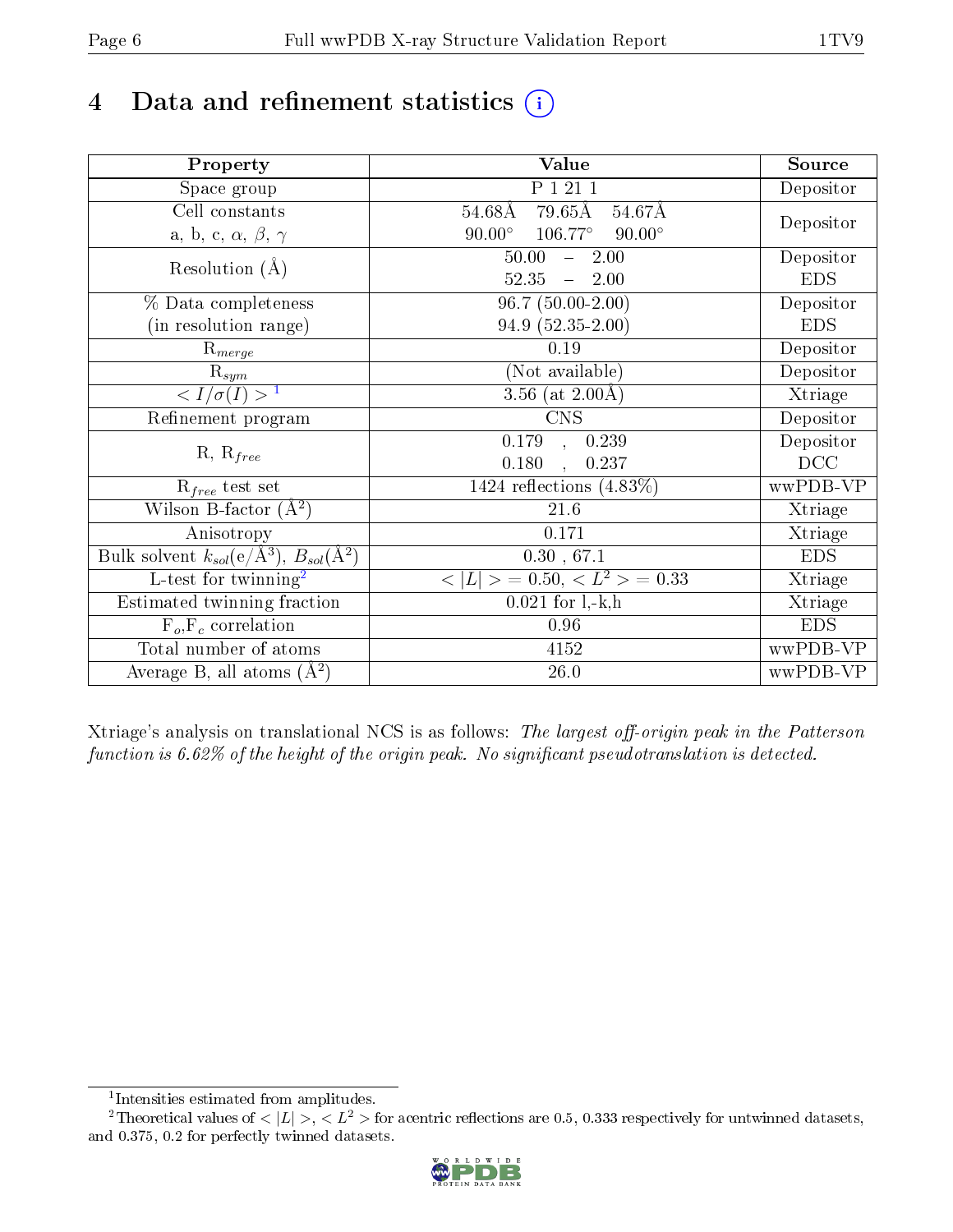# 5 Model quality  $(i)$

### 5.1 Standard geometry  $(i)$

Bond lengths and bond angles in the following residue types are not validated in this section: NA, PO4, MG

The Z score for a bond length (or angle) is the number of standard deviations the observed value is removed from the expected value. A bond length (or angle) with  $|Z| > 5$  is considered an outlier worth inspection. RMSZ is the root-mean-square of all Z scores of the bond lengths (or angles).

| Mol | Chain |      | <b>Bond lengths</b> |             | Bond angles |
|-----|-------|------|---------------------|-------------|-------------|
|     |       | RMSZ | # $ Z >5$           | <b>RMSZ</b> | $\# Z  > 5$ |
|     |       | 0.57 | 0/361               | 0.78        | 0/554       |
| 2   | р     | 0.67 | 0/248               | 0.95        | 0/381       |
| 3   | Ð     | 0.98 | $1/118$ $(0.8\%)$   | 0.83        | 0/179       |
|     |       | 0.47 | 0/2754              | 0.65        | 0/3699      |
| AĦ  | Αll   | 0.52 | 1/3481<br>$(0.0\%)$ | 0.70        | 4813        |

Chiral center outliers are detected by calculating the chiral volume of a chiral center and verifying if the center is modelled as a planar moiety or with the opposite hand.A planarity outlier is detected by checking planarity of atoms in a peptide group, atoms in a mainchain group or atoms of a sidechain that are expected to be planar.

|  | $\mid$ Mol $\mid$ Chain $\mid$ #Chirality outliers $\mid$ #Planarity outliers $'$ |
|--|-----------------------------------------------------------------------------------|
|  |                                                                                   |

All (1) bond length outliers are listed below:

|  |  |                             | $\mid$ Mol $\mid$ Chain $\mid$ Res $\mid$ Type $\mid$ Atoms $\mid$ Z $\mid$ Observed(A) $\mid$ Ideal(A) |                 |
|--|--|-----------------------------|---------------------------------------------------------------------------------------------------------|-----------------|
|  |  | $\perp$ OP3-P $\perp$ -7.27 |                                                                                                         | 16 <sup>-</sup> |

There are no bond angle outliers.

There are no chirality outliers.

All (1) planarity outliers are listed below:

|  |  | Mol   Chain   Res   Type   Group |
|--|--|----------------------------------|
|  |  | Sidechain                        |

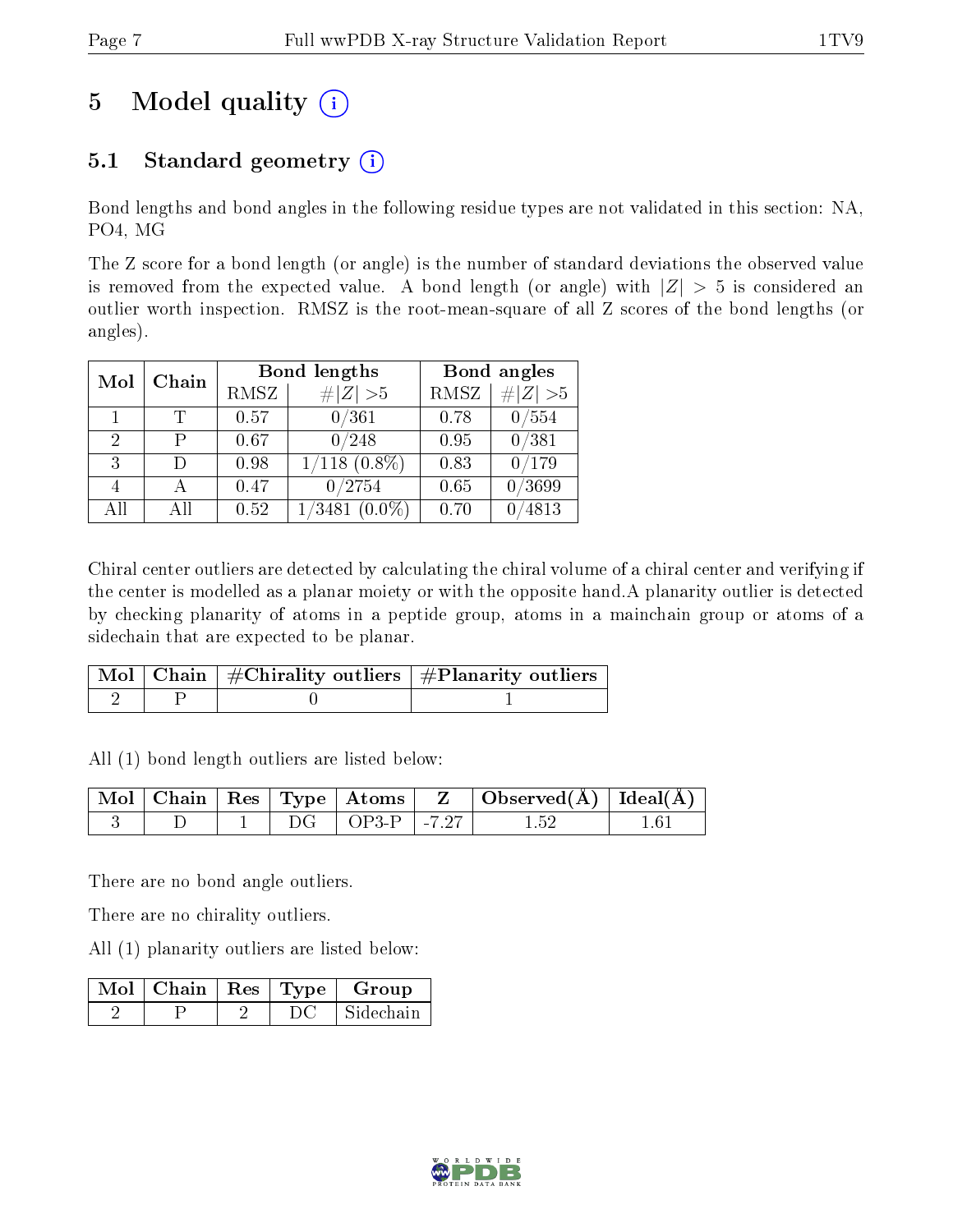#### $5.2$  Too-close contacts  $(i)$

In the following table, the Non-H and H(model) columns list the number of non-hydrogen atoms and hydrogen atoms in the chain respectively. The H(added) column lists the number of hydrogen atoms added and optimized by MolProbity. The Clashes column lists the number of clashes within the asymmetric unit, whereas Symm-Clashes lists symmetry related clashes.

| Mol            | Chain | $\bf Non-H$    | H (model) | H(added) | Clashes          | <b>Symm-Clashes</b> |
|----------------|-------|----------------|-----------|----------|------------------|---------------------|
|                | T     | 322            |           | 179      |                  |                     |
| $\overline{2}$ | P     | 222            | 0         | 125      | 7                |                     |
| 3              | D     | 106            |           | 57       |                  |                     |
| 4              | А     | 2703           |           | 2714     | 39               |                     |
| 5              | А     |                |           |          |                  |                     |
| 5              | P     |                |           | 0        | $\left( \right)$ | 0                   |
| 6              | А     | $\overline{2}$ |           | 0        |                  |                     |
| 7              | А     | 5              |           |          |                  |                     |
| 8              | А     | 563            | 0         | 0        | 7                | 0                   |
| 8              | D     | 42             |           | 0        |                  | 0                   |
| 8              | Ρ     | 74             |           |          | $\overline{2}$   |                     |
| 8              | T     | 111            | 0         |          | 0                |                     |
| All            | All   | 4152           |           | 3075     | 47               |                     |

The all-atom clashscore is defined as the number of clashes found per 1000 atoms (including hydrogen atoms). The all-atom clashscore for this structure is 7.

All (47) close contacts within the same asymmetric unit are listed below, sorted by their clash magnitude.

| Atom-1                      | Atom-2                       | Interatomic<br>distance $(\AA)$ | Clash<br>overlap $(\AA)$ |
|-----------------------------|------------------------------|---------------------------------|--------------------------|
| 4:A:208:PRO:HB3             | 4:A:232:GLU:HG2              | 1.51                            | 0.92                     |
| 4:A:212[A]:HIS:O            | 4:A:216[A]:GLU:HG2           | 1.78                            | 0.81                     |
| 4:A:208:PRO:HB3             | 4:A:232:GLU:CG               | 2.17                            | 0.75                     |
| 4:A:195:LEU:HD21            | 4:A:257:ILE:HG22             | 1.67                            | 0.75                     |
| 4:A:251:PRO:H <sub>G2</sub> | 4:A:253:ARG:CZ               | 2.19                            | 0.71                     |
| 4:A:195:LEU:N               | 4:A:195:LEU:HD23             | 2.10                            | 0.66                     |
| 3:D:1:DG:OP2                | 4:A:68:LYS:HE3               | 1.97                            | 0.63                     |
| 2:P:2:D C:H2'               | 2:P:3:DT:H72                 | 1.80                            | 0.63                     |
| 4:A:195:LEU:HD23            | 4:A:258[A]:ARG:O             | 2.01                            | 0.60                     |
| 4:A:208:PRO:HA              | 8: A:1029:HOH:O              | 2.00                            | 0.60                     |
| 4:A:258[A]:ARG:HG3          | 8:A:1321:HOH:O               | 2.02                            | 0.59                     |
| 2:P:1:DG:H2'                | 2:P:2:DC:C6                  | 2.38                            | 0.59                     |
| 4:A:284:ALA:O               | $4:A:288:GLU:H\overline{G3}$ | 2.04                            | 0.58                     |
| 4:A:195:LEU:HD23            | 4:A:195:LEU:H                | 1.68                            | 0.57                     |
| 4:A:123:GLU:OE2             | $4:A:127:LYS:H\overline{E3}$ | 2.06                            | 0.56                     |

Continued on next page...

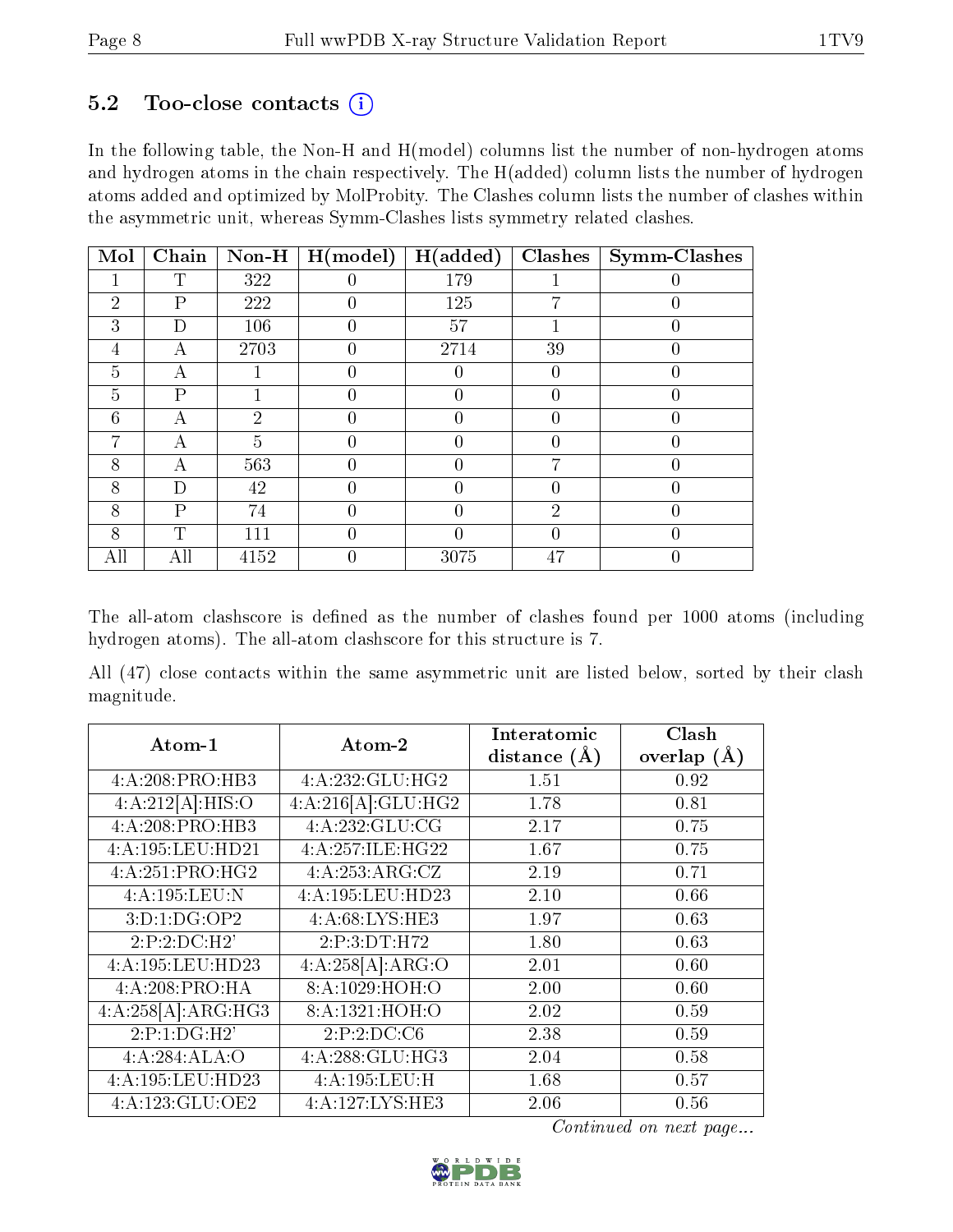| Atom-1             | Atom-2             | Interatomic       | Clash             |
|--------------------|--------------------|-------------------|-------------------|
|                    |                    | distance $(\AA)$  | overlap $(A)$     |
| 4:A:195:LEU:HD23   | 4:A:258[B]:ARG:O   | 2.07              | 0.55              |
| 4:A:45:VAL:HG23    | 4:A:48[B]:LYS:HE2  | 1.89              | 0.54              |
| 4:A:110:ALA:HA     | 4:A:113:LYS:HD2    | 1.90              | 0.54              |
| 4:A:317:LYS:HE2    | 8:A:1328:HOH:O     | 2.09              | 0.53              |
| 2:P:9:DG:H2'       | 8:P:282:HOH:O      | 2.09              | 0.52              |
| 4:A:287:LEU:HD23   | 4:A:291:PHE:O      | 2.10              | 0.52              |
| 4:A:212[B]:HIS:CD2 | 4: A: 230: LYS: NZ | 2.78              | 0.51              |
| 4:A:48[B]:LYS:HG3  | 8:A:962:HOH:O      | 2.10              | 0.51              |
| 4:A:277:ILE:HG21   | 4:A:335:GLU:HG2    | $\overline{1.92}$ | 0.50              |
| 2:P:1:DG:H2"       | 2:P:2:DC:H5'       | 1.93              | 0.50              |
| 1:T:8:DC:H2"       | 1: T: 9: DG: C8    | 2.48              | 0.49              |
| 2:P:1:DG:H8        | 2:P:1:DG:H5'       | 1.77              | 0.48              |
| 4:A:45:VAL:H A     | 4:A:48[B]:LYS:HE2  | 1.96              | $\overline{0.48}$ |
| 4:A:205:THR:O      | 4:A:207:GLN:HG3    | 2.14              | 0.48              |
| 4:A:195:LEU:CD2    | 4:A:257:ILE:HG22   | 2.41              | 0.47              |
| 2:P:9:DG:C2'       | 8:P:282:HOH:O      | 2.62              | 0.47              |
| 4:A:109[B]:SER:OG  | 4:A:113:LYS:HE3    | $\overline{2.14}$ | 0.47              |
| 4:A:208:PRO:HB3    | 4:A:232:GLU:CB     | 2.45              | 0.47              |
| 4:A:195:LEU:HD21   | 4:A:257:ILE:CG2    | $\overline{2}.42$ | 0.46              |
| 4:A:212[A]:HIS:CE1 | 4:A:216[A]:GLU:HG3 | 2.51              | 0.45              |
| 4:A:113:LYS:HG3    | 8: A:827:HOH:O     | $\overline{2.15}$ | 0.45              |
| 4:A:195:LEU:CD2    | 4:A:257:1LE:CG2    | $\overline{2.94}$ | 0.45              |
| 4: A:244: LYS:O    | 4:A:245:ASN:C      | $\overline{2.56}$ | 0.44              |
| 4:A:212[B]:HIS:CD2 | 4:A:230:LYS:HZ2    | 2.36              | 0.41              |
| 4:A:233:THR:HG22   | 8:A:1322:HOH:O     | $2.19\,$          | 0.41              |
| 4: A:244:LYS:O     | 4:A:247:GLU:HB2    | $\overline{2.21}$ | 0.41              |
| 4:A:283:ARG:O      | 4:A:287:LEU:HG     | 2.21              | 0.41              |
| 4:A:113:LYS:O      | 4:A:117:GLU:HG3    | 2.20              | 0.41              |
| 4:A:323:ILE:HG13   | 4:A:325:TRP:HB2    | 2.02              | 0.41              |
| 4:A:196:THR:HB     | 4:A:265:TYR:CD1    | 2.56              | 0.41              |
| 4:A:303:VAL:HG12   | 8:A:1058:HOH:O     | 2.20              | 0.41              |
| 2:P:9:DG:H2"       | 2:P:10:DC:H5"      | 2.03              | 0.40              |

Continued from previous page...

There are no symmetry-related clashes.

### 5.3 Torsion angles (i)

#### 5.3.1 Protein backbone (i)

In the following table, the Percentiles column shows the percent Ramachandran outliers of the chain as a percentile score with respect to all X-ray entries followed by that with respect to entries

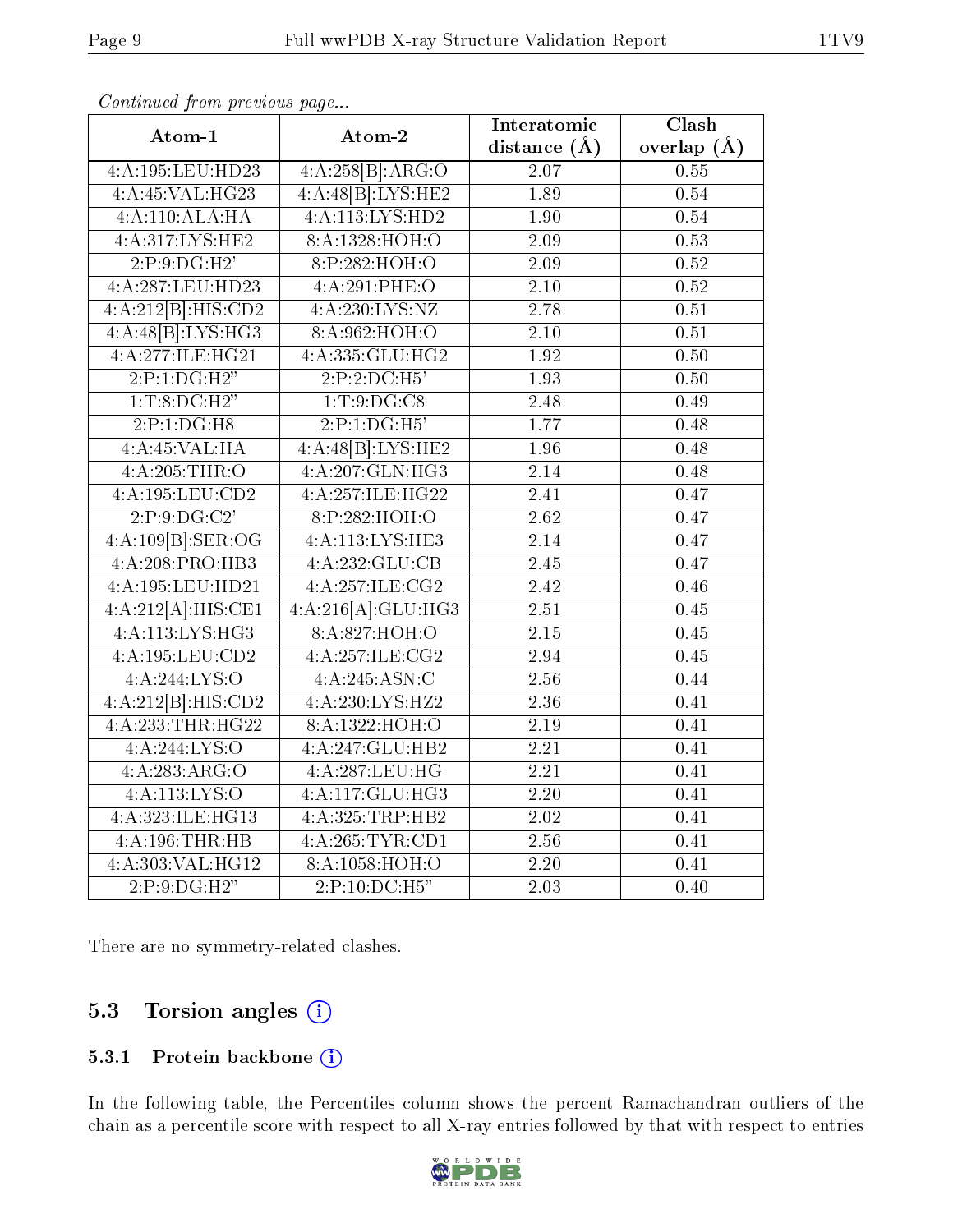of similar resolution.

The Analysed column shows the number of residues for which the backbone conformation was analysed, and the total number of residues.

| $\mid$ Mol $\mid$ Chain $\mid$ | Analysed                                                                         |  | <b>Favoured</b>   Allowed   Outliers   Percentiles |
|--------------------------------|----------------------------------------------------------------------------------|--|----------------------------------------------------|
|                                | $\mid$ 335/335 (100%) $\mid$ 327 (98%) $\mid$ 7 (2%) $\mid$ 1 (0%) $\mid$ $\mid$ |  | $\parallel$ 41 $\parallel$ 37                      |

All (1) Ramachandran outliers are listed below:

| Mol | Chain | $\pm$ Res $^+$ | vpe |
|-----|-------|----------------|-----|
|     |       |                |     |

#### 5.3.2 Protein sidechains  $(i)$

In the following table, the Percentiles column shows the percent sidechain outliers of the chain as a percentile score with respect to all X-ray entries followed by that with respect to entries of similar resolution.

The Analysed column shows the number of residues for which the sidechain conformation was analysed, and the total number of residues.

| $\mid$ Mol $\mid$ Chain | Analysed         |             |          | Rotameric   Outliers   Percentiles |
|-------------------------|------------------|-------------|----------|------------------------------------|
|                         | $296/295(100\%)$ | $-293(99%)$ | $3(1\%)$ | $\vert 76 \vert \vert 81 \vert$    |

All (3) residues with a non-rotameric sidechain are listed below:

| Mol | Chain | Res | Type' |
|-----|-------|-----|-------|
|     |       | 50  | PRO   |
|     |       | 195 | L FIL |
|     |       | 325 |       |

Some sidechains can be flipped to improve hydrogen bonding and reduce clashes. All (1) such sidechains are listed below:

| $\mathrm{Mol}\mid\mathrm{Chain}\mid\mathrm{Res}\mid$ | 'Type |
|------------------------------------------------------|-------|
|                                                      |       |

#### 5.3.3 RNA [O](https://www.wwpdb.org/validation/2017/XrayValidationReportHelp#rna)i

There are no RNA molecules in this entry.

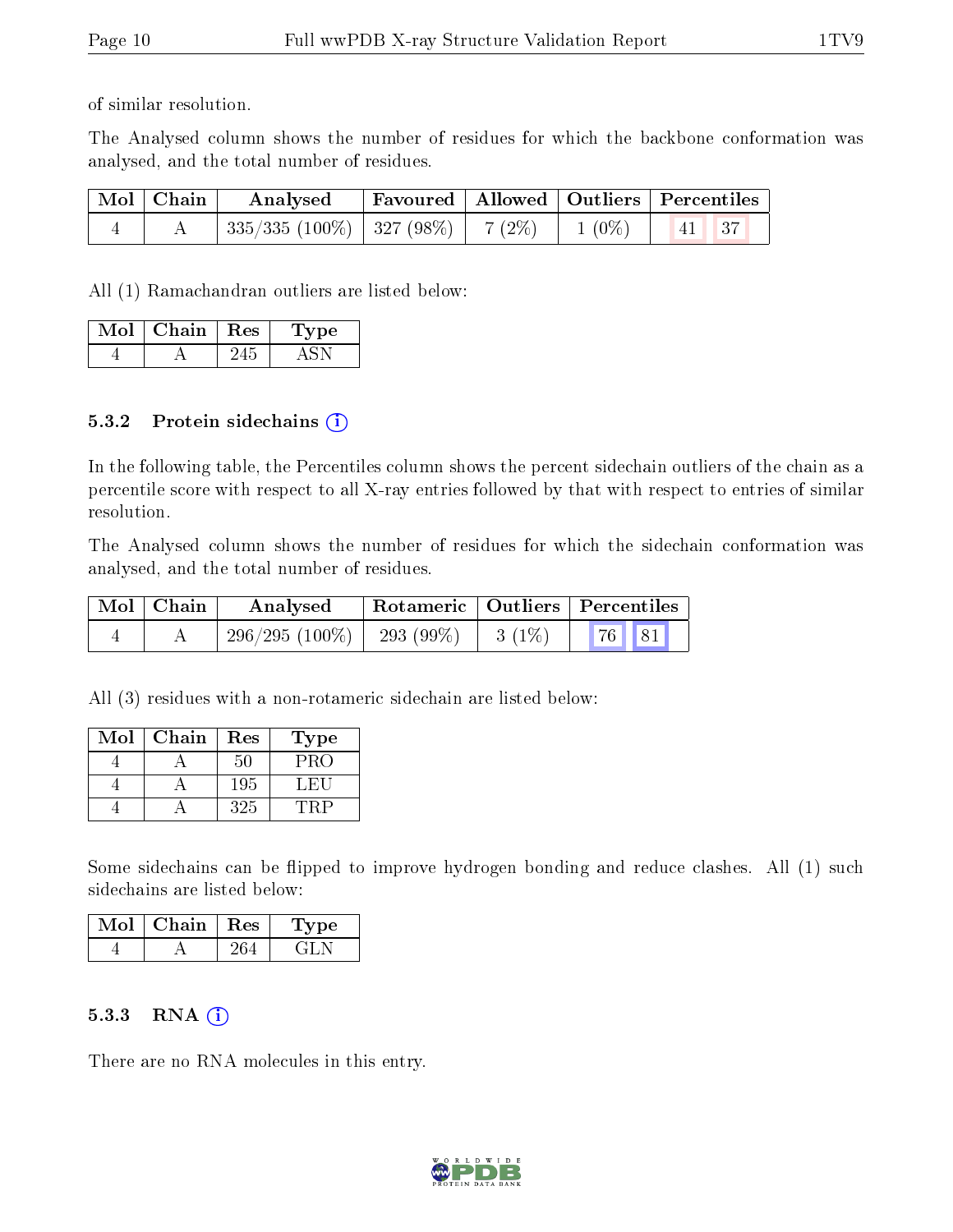#### 5.4 Non-standard residues in protein, DNA, RNA chains (i)

There are no non-standard protein/DNA/RNA residues in this entry.

#### 5.5 Carbohydrates  $(i)$

There are no carbohydrates in this entry.

#### 5.6 Ligand geometry  $(i)$

Of 5 ligands modelled in this entry, 4 are monoatomic - leaving 1 for Mogul analysis.

In the following table, the Counts columns list the number of bonds (or angles) for which Mogul statistics could be retrieved, the number of bonds (or angles) that are observed in the model and the number of bonds (or angles) that are dened in the Chemical Component Dictionary. The Link column lists molecule types, if any, to which the group is linked. The Z score for a bond length (or angle) is the number of standard deviations the observed value is removed from the expected value. A bond length (or angle) with  $|Z| > 2$  is considered an outlier worth inspection. RMSZ is the root-mean-square of all Z scores of the bond lengths (or angles).

| Mol | Type <sub>1</sub> | Chain | Res | $\mathbf{Link}_{\perp}$ | Bond lengths |      |                                   | Bond angles |      |           |
|-----|-------------------|-------|-----|-------------------------|--------------|------|-----------------------------------|-------------|------|-----------|
|     |                   |       |     |                         | Counts       | RMSZ | $\left  \#Z \right  > 2$   Counts |             | RMSZ | $\pm  Z $ |
|     | PO4               |       | 792 | $\sim$                  | 4.4.4        | 1.66 | (25%)                             | 6.6.6       | 0.43 |           |

All (1) bond length outliers are listed below:

|  |  |                          | $\vert$ Mol $\vert$ Chain $\vert$ Res $\vert$ Type $\vert$ Atoms $\vert$ Z $\vert$ Observed(A) $\vert$ Ideal(A) |  |
|--|--|--------------------------|-----------------------------------------------------------------------------------------------------------------|--|
|  |  | 792   PO4   P-O4   -2.05 | -1.48                                                                                                           |  |

There are no bond angle outliers.

There are no chirality outliers.

There are no torsion outliers.

There are no ring outliers.

No monomer is involved in short contacts.

#### 5.7 [O](https://www.wwpdb.org/validation/2017/XrayValidationReportHelp#nonstandard_residues_and_ligands)ther polymers  $(i)$

There are no such residues in this entry.

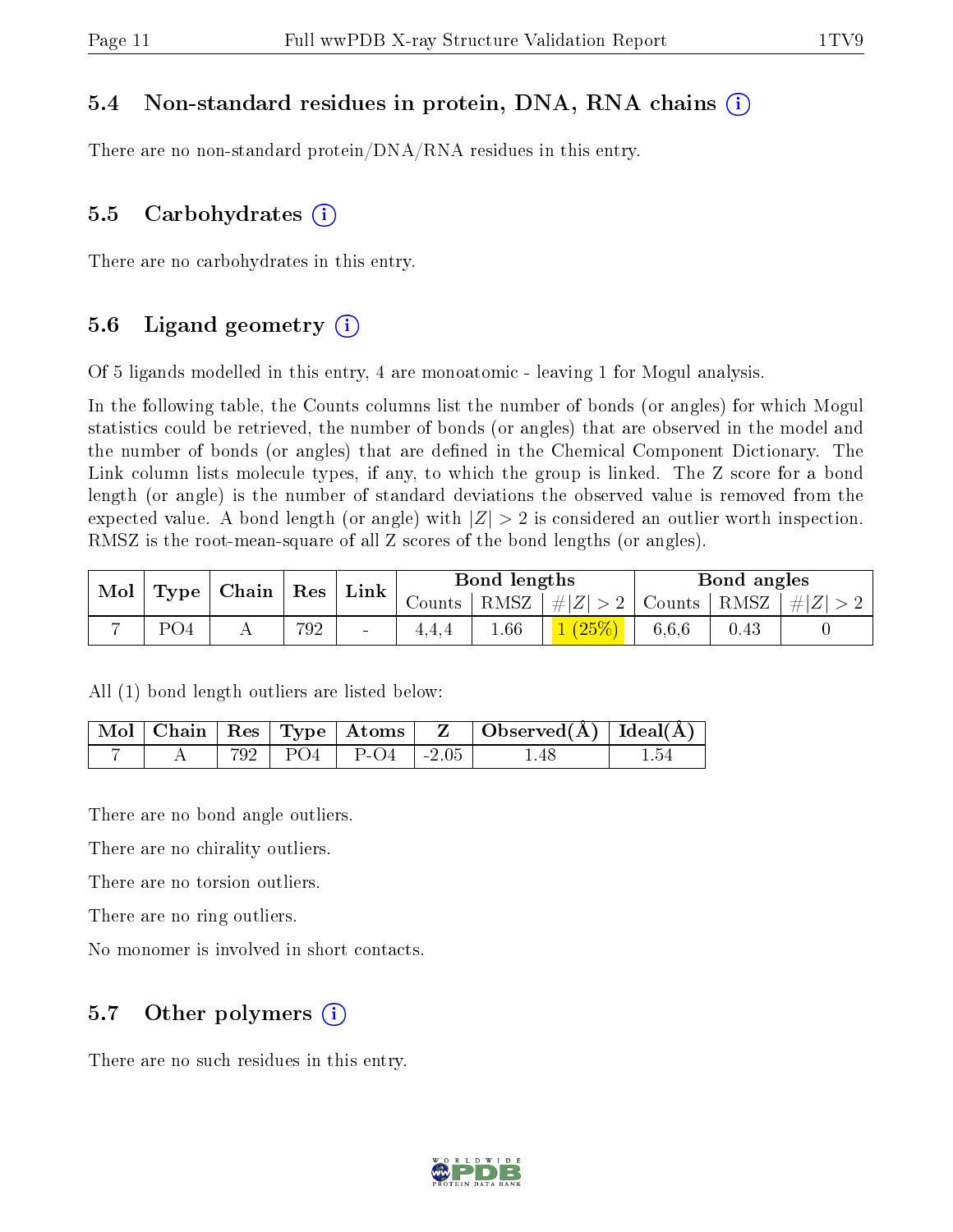## 5.8 Polymer linkage issues (i)

There are no chain breaks in this entry.

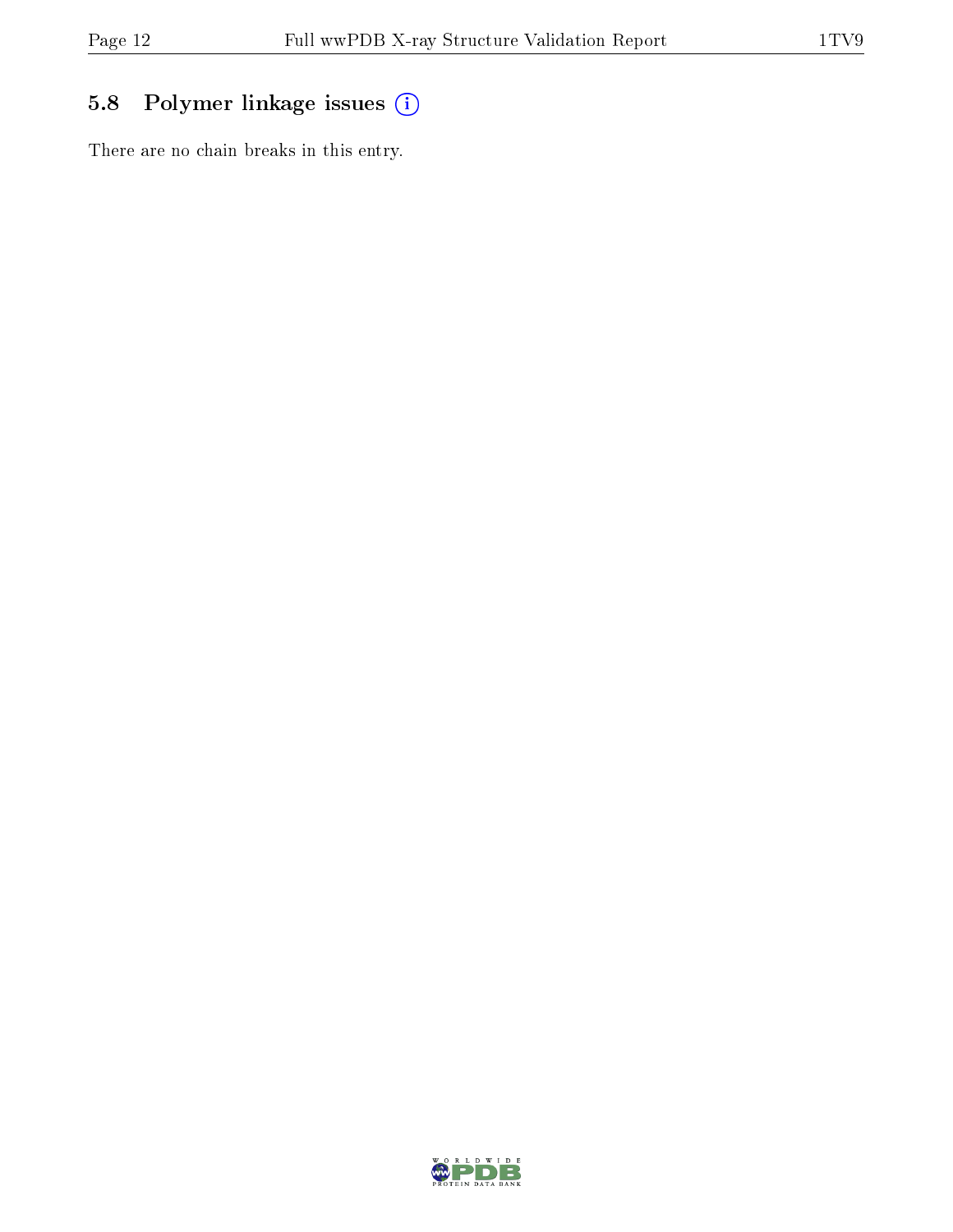## 6 Fit of model and data  $(i)$

## 6.1 Protein, DNA and RNA chains  $(i)$

In the following table, the column labelled  $#RSRZ> 2'$  contains the number (and percentage) of RSRZ outliers, followed by percent RSRZ outliers for the chain as percentile scores relative to all X-ray entries and entries of similar resolution. The OWAB column contains the minimum, median,  $95<sup>th</sup>$  percentile and maximum values of the occupancy-weighted average B-factor per residue. The column labelled ' $Q< 0.9$ ' lists the number of (and percentage) of residues with an average occupancy less than 0.9.

| Mol            | Chain | Analysed        | $<$ RSRZ $>$ | $\#\text{RSRZ}{>}2$                    | $OWAB(A^2)$    | Q <sub>0.9</sub> |
|----------------|-------|-----------------|--------------|----------------------------------------|----------------|------------------|
|                | T     | $16/16$ (100%)  | $-0.75$      | 100<br>$0$ 100                         | 13, 23, 30, 36 |                  |
| 2              | P     | $11/11$ (100%)  | $-0.74$      | 100<br>$\overline{100}$ $\overline{ }$ | 13, 21, 27, 28 |                  |
| 3              |       | $5/5(100\%)$    | $-0.84$      | 100<br>$0$   100                       | 13, 15, 21, 26 |                  |
| $\overline{4}$ | A     | $331/335(98\%)$ | $-0.44$      | $9(2\%)$<br>54<br>53                   | 9, 19, 43, 63  |                  |
| All            | All   | $363/367$ (98%) | $-0.46$      | $9(2\%)$<br>57<br>56                   | 9, 20, 41, 63  |                  |

All (9) RSRZ outliers are listed below:

| Mol | Chain | Res | Type       | <b>RSRZ</b> |
|-----|-------|-----|------------|-------------|
| 4   | А     | 205 | <b>THR</b> | 3.6         |
| 4   | А     | 206 | <b>LYS</b> | 3.4         |
| 4   | А     | 245 | <b>ASN</b> | 3.3         |
| 4   | А     | 208 | PRO        | 3.3         |
| 4   | A     | 246 | <b>ASP</b> | 2.8         |
| 4   | A     | 6   | ALA        | 2.6         |
| 4   | А     | 203 | GLU        | 2.6         |
| 4   | А     | 204 | SER        | 2.4         |
|     |       | 244 | <b>LYS</b> | 2.2         |

### 6.2 Non-standard residues in protein, DNA, RNA chains (i)

There are no non-standard protein/DNA/RNA residues in this entry.

### 6.3 Carbohydrates  $(i)$

There are no carbohydrates in this entry.